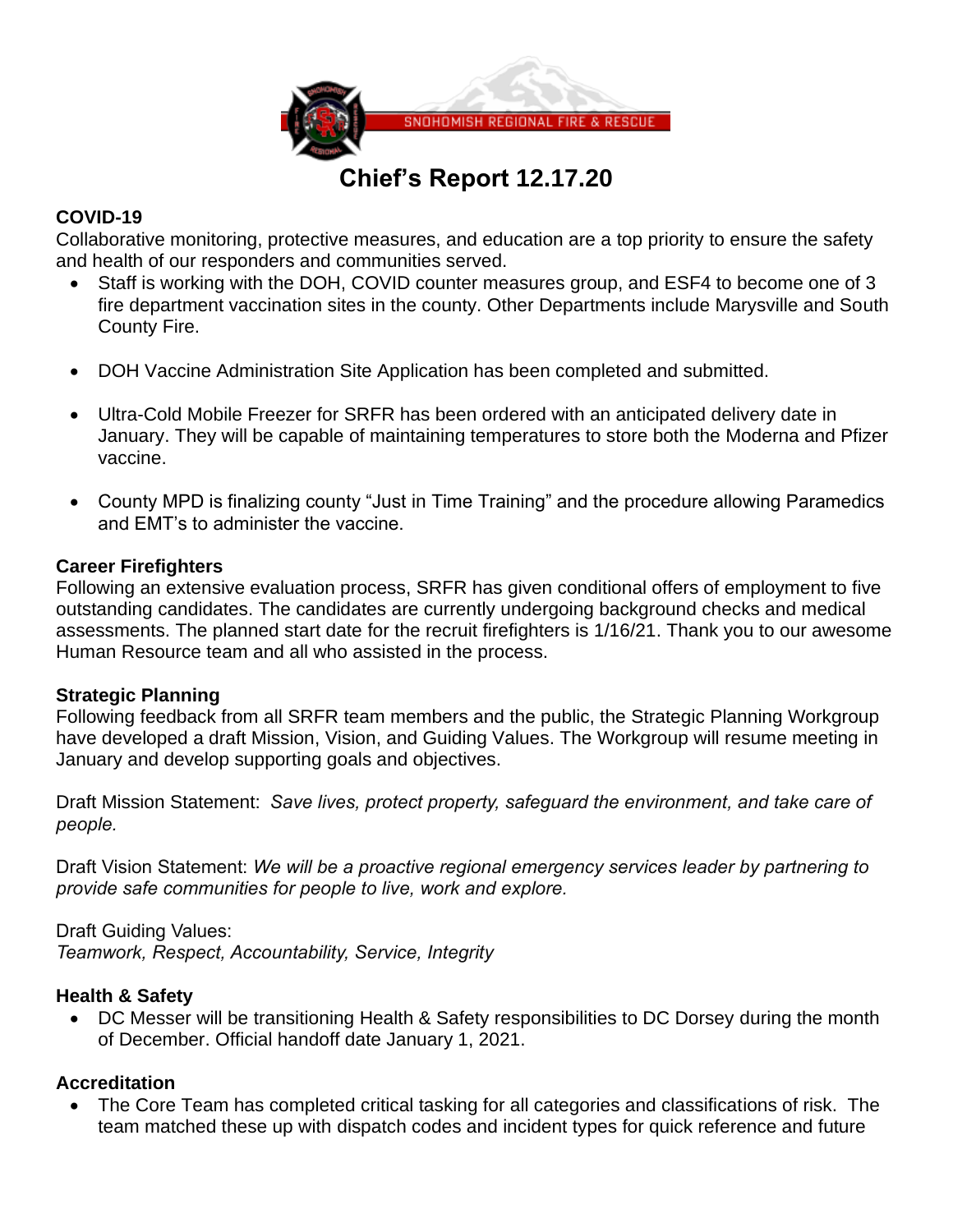proposed response changes. An operations team has been established to validate new critical tasking.

• Staff is planning a Board presentation regarding the Accreditation Process in Q1.

# **Policy & Procedure**

• Lexipol and PowerDMS are ready for the standards committee. We are looking to kick off with training in January and begin policy work soon after. The goal is to update and approve all district policies and procedures by 12/31/21.

## **Chaplain Program**

- Staff are working to standardize the Chaplain Program and to keep them safe and informed during COVID. We will be working to resume their meetings virtually at the start of the New Year.
- A Memo will soon go out to our members detailing the services our chaplain's offer.

## **Training**

- Continued Improvement: In an effort to improve our current probationary process, the Training Division has been interviewing the firefighters that graduated from 2019-3 SCFTA. In addition, they will interview their station officers, crews, and BC's and will be sending out surveys to firefighters that have completed the probationary program in the last 2 years.
- December 7th was the monthly CAC meeting for the Training Consortium. Topics were the upcoming recruit academies. Currently SRFR has requested 10 recruit and 2 CO spots.
- Hazmat IC training has been delivered.
- The Training Division is assisted Dist. 4 with their IMS scenario for an upcoming Lieutenant's test.

## **Operations**

- The Operations meetings for the month of December will be held on the 14<sup>th</sup> through 17<sup>th</sup>. The agenda will consist of preparing the group for a "year in review" and what we did well this year with emphasis on what we can work on in 2021. We will also be rolling out PIO training.
- Annual performance evaluations will begin next week and will be completed by February of 2021. It is important that all of the great work that has been done during this challenging year is reflected in a review. This will also help to assist staff throughout all of the opportunities for promotional testing next year.

# **Technical Services**

- Domain/Server/Email Project: Staff are continuing to work with IS Outsource on the plan to transition the domain over to the SRFR domain and merge the Sno 7 and LSF email exchange environments into a single hosted environment. The lack of full integration of our system is a daily hindrance. We have the full proposal pricing available now so we will look to move this forward as rapidly as we can.
- Cell Tower Lease at Station 73: Staff continue to work with Attorney Brian Snure on updating the cell tower lease with American Tower at Station 73.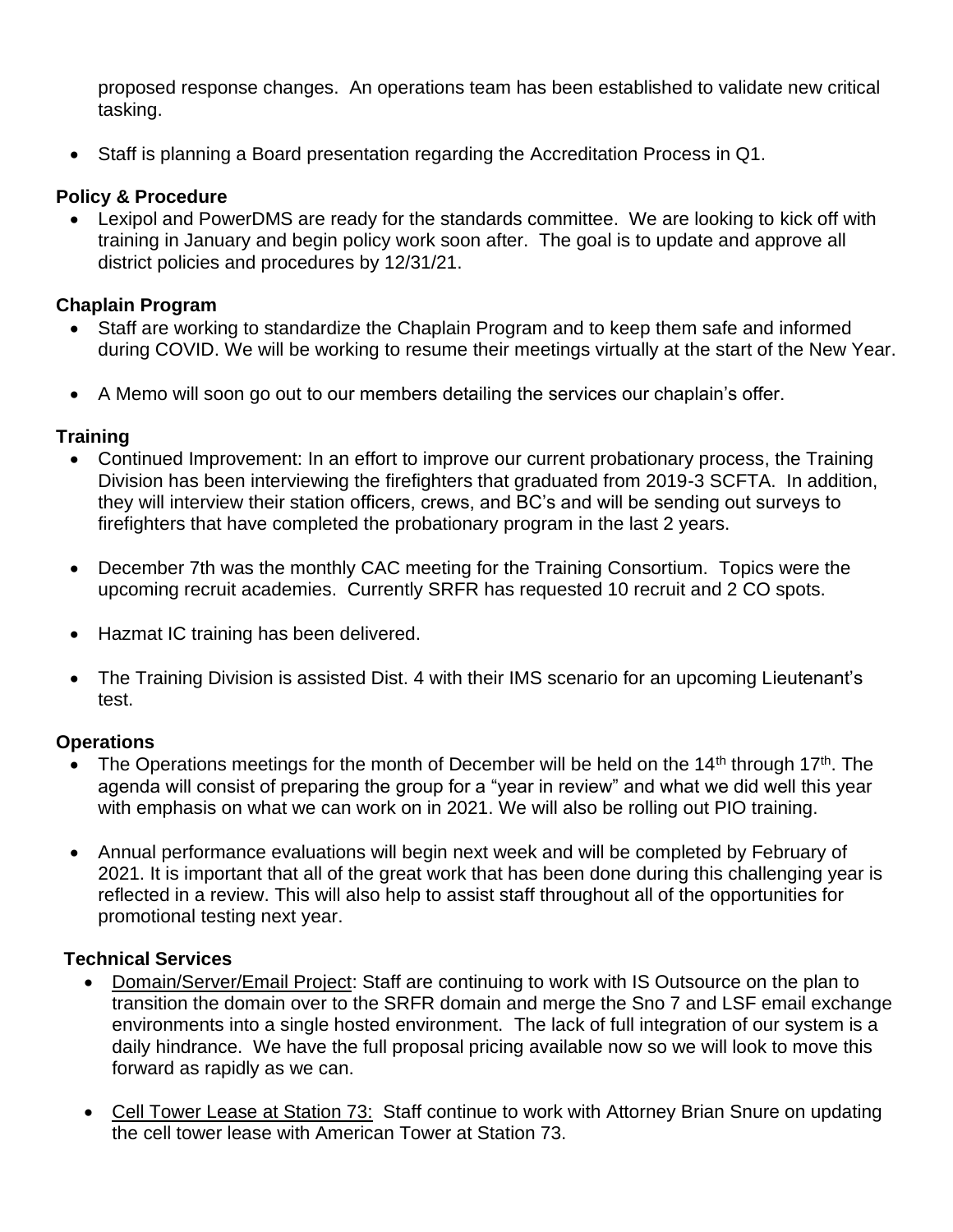- Radio Tower Lease at Station 71: Sno911 has asked for a minor amendment to the existing lease at Station 71. The changes are to note the agency name change from SERS to Sno911 Wireless as well as our name change to SRFR. They are also requesting permission to raise the tower an additional 20 feet to accommodate the new digital antenna's needed for coverage with our new digital trunked public safety radio system.
- Radio Tower Lease at Station 83: Staff continue to work with Sno911 on the proposed public safety radio tower in the back of Station 83 to cover the Machias Valley area on the new radio system. After meeting Motorola and Sno911 personnel on site, we have requested Motorola look into moving the location of the tower and equipment enclosure as far north and east as possible on the property to minimize interference with any building plans we may have in the future. While any tower on site will certainly limit our use of the area to some degree, the improvement in our public safety radio system performance and also potential cellular voice and data coverage improvements will be a valuable trade off.
- Locution Upgrade at Station 71: The upgrade of the Locution Station Alerting system at Station 71 is complete. The system now is a zoned system which allows us to customize the alerting in individual bunk rooms based on apparatus assignments for each of the dorm room occupants. With seven different units being dispatched out of that station, the previous configuration alerted in all bedrooms for any incident requesting any of the seven units. With the upgrade, only the crew assigned to the dispatched apparatus will be alerted reducing the impacts of sleep deprivation.
- Locution Upgrade at Stations 72, 76 and 77: With the upgrade of the Locution Station Alerting system at Station 71 complete, the cabinet that was removed from Station 71 will be used to upgrade one of the three remaining stations requiring upgrade. These stations all still use the VHF Nighthawk devices to activate lights and disconnect cooking appliances and this system is no longer supported and obsolete. The upgrade was included in the 2021 capital project expense and when completed will stabilize our station alerting.
- Apparatus Update: The new Rosenbauer Engine (Engine 83) is ready to go in service. We are waiting to have the unit labelled with SRFR logos and anticipate that will be complete no later than the end of the week of December 25<sup>th</sup>. The new Rosenbauer tender was brought back to the shop to complete the mounting of equipment and will also be labelled by the end of next week.
- The new Logistics Support Vehicle was finally delivered and has been outfitted by the shop. We are waiting on a couple more items to complete it, but the Logistics Division will be working on getting it set up for their use while we wait for the remaining items. This vehicle was also equipped with a snowplow which will be a huge benefit to our winter readiness operations. We are also working on the second snowplow anticipated for the 2021 budget and with the budgeted funds will also be able to outfit the Gator for smaller plowing operations.

# **Logistics**

- Staff have completed the inventory and tracking of the District's assets for 2020.
- Brandon Vargas started his Commercial Driver's License Training on November  $9<sup>th</sup>$  and will finish on December 10.
- The security system, fence and gate for the Logistics Facility have been installed.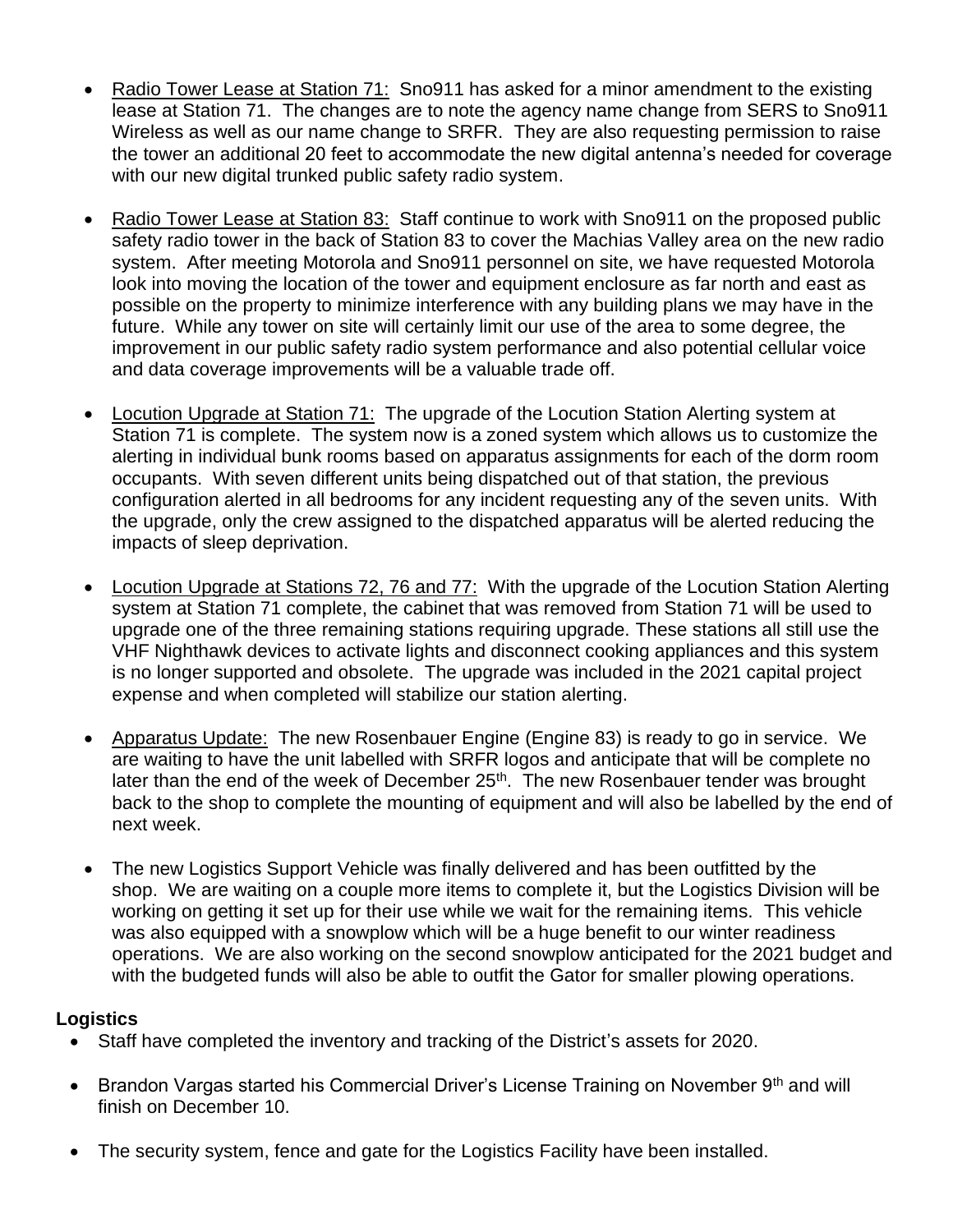- The Logistics Division continues to surplus items not being used by the District. We have generated more than \$102,894 dollars in surplus revenue in 2020.
- The Logistics Division recently has been working on ways to improve our different processes such as ground ladder tracking and fuel storage.
- NW Safety Clean is assisting the Logistics Division to improve our bunker gear cleaning.
- Staff are working to increase supplies to operate the District's 11 stations for 6-8 weeks in the event of a disaster.

#### **Mill Creek**

Formal notice has been sent to Mill Creek terminating the current Emergency Services Interlocal Agreement. The District endeavors to continue serving Mill Creek and is seeking an updated Agreement. The termination notice was issued consistent with the terms of the agreement to initiate new discussions about service.

#### **2021 Budget**

Following Board approval on 11/24, the 2021 levy certification, budget and resolutions were successfully received by Snohomish County.

#### **Evergreen State Fair**

Staff are working with Snohomish County to update the District's agreement to provide emergency services to the Evergreen State Fair.

#### **2020 in Review**

For many reasons, 2020 will go down in history as an extraordinary year. The COVID-19 Pandemic certainly tops the challenges for this historic year. Other challenges have included civil unrest and a contentious presidential election.

On a very positive note, January 1, 2020 marked the genesis of our newly formed fire district; Snohomish Regional Fire and Rescue (SRFR). We brought together the strength, talent, dedication, and professionalism of Snohomish County Fire District 7 and Lake Stevens Fire to become a new robust, emergency services organization. SRFR now serves over 162,000 people, over 140 square miles in the great communities of Monroe, Lake Stevens, Clearview, Maltby, Mill Creek, and other areas of unincorporated Snohomish County.

2020 has been a year of building our team and coming together as one stronger team. Our people have done an amazing job working together and we have improved service to the citizens we serve. Most notably in firefighter training, efficiencies in administrative services, and importantly, an increase in the fire district's ability to respond to large-scale emergencies like COVID-19. With a larger team, we have been able to specialize and dedicate staff to planning, organizing, and deploying our people and resources in a systematic and efficient manner.

It is through community support that we have been able to build an advanced emergency response system in Snohomish County with highly trained personnel and progressive rescue programs. All of us at Snohomish Regional Fire and Rescue are grateful to have the opportunity to serve our amazing community.